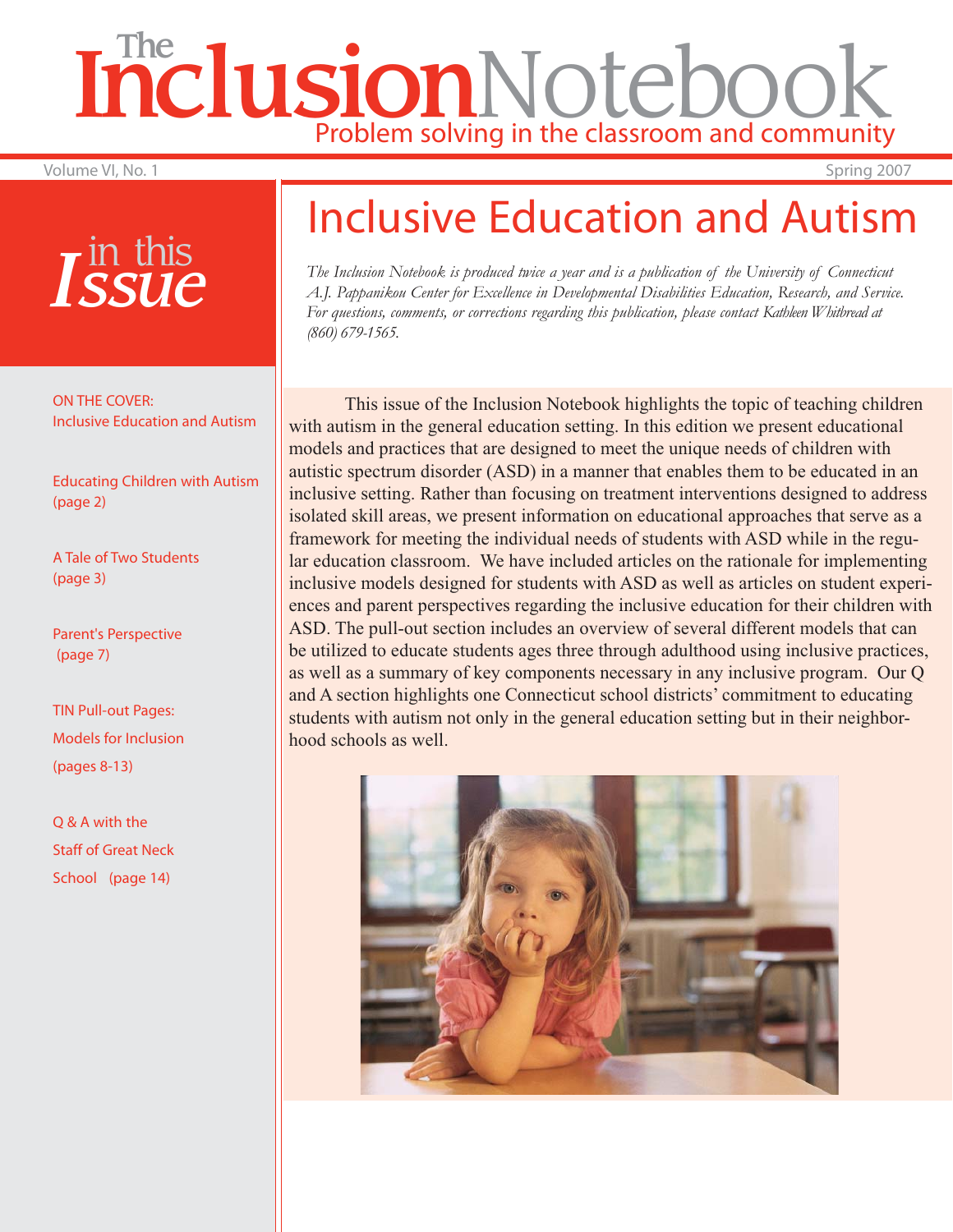### Educating Children with Autism

 Autism has become the fastest growing category of special education since it was added to the Individuals with Education Act (IDEA) in 1990. In the decade following its addition to IDEA, the number of students identified as having autism increased from 5,000 to over 118,000 (OSEP, 2004). Since that statistic was reported, the numbers have continued to grow almost exponentially. This has occurred as the result of several factors. First, the definition and diagnostic criteria for identifying autism has been expanded to include a range of abilities and presentations, and is now considered to be a spectrum of disorders. Essentially, three primary characteristics are recognized as defining autistic spectrum disorder (ASD):

- 1. deficits in social interaction
- 2. deficits in communication
- 3. restricted repertoire of interests and behaviors

Second, the Committee on Educational Interventions for Children with Autism, National Research Council (2001) recommended that all children with a diagnosis of ASD should be eligible for special education services under the category of autism, regardless of their level of impairment. Third, it has been proposed that investigation should take place to determine if the dramatic increase in the numbers of children served with autism has been offset by commensurate decreases in other categories into which children with ASD might have once been placed such as other health impairment, social and emotional disability, and developmentally delayed (OBrien & Daggert, 2006).

 The increase in the number of children with ASD and the range of abilities among those children has brought with it a host of questions and concerns on how to provide a free appropriate public education in the least restrictive environment to children on the spectrum. Over the years, a number of teaching methodologies have been proposed, including interventions that target specific areas such as relationship development, individual skill building, cognitive development and physiological processes. Often these approaches are therapeutic in nature and focus on the acquisition of core social, communication and play or academic skills and take place in segregated settings. As children with ASD progress through the school years, those with more significant learning needs may experience a decline in the amount of time that they spend with same-aged peers participating in the general education curriculum.

 With the implementation of the No Child Left Behind Act of 2001 and the reauthorization of IDEA in 1997 and 2004, the emphasis on educating students with ASD in the general education setting has increased dramatically (Yell, 2003). As a result, some school districts have begun to look at structured models for inclusive education for students with ASD as an alternative to more therapeutically driven methodologies. The benefits of applying a structured framework for teaching students with ASD in inclusive settings include consistency across people providing support; organized instructional settings; smoother transitions between school-age programs (elementary to middle to secondary); a shared knowledge base among team members; improved family-school partnerships; and enriched social experiences for all students.

 The Pull-Out Section of this edition features a description of several models used for teaching children with autism in inclusive educational settings including the SCERTS model, structured teaching, LEAP, and the Autism Spectrum Disorder Inclusion Collaboration Model. These models offer a framework for facilitating the successful education of learners with ASD in the regular education classroom as well as other inclusive settings.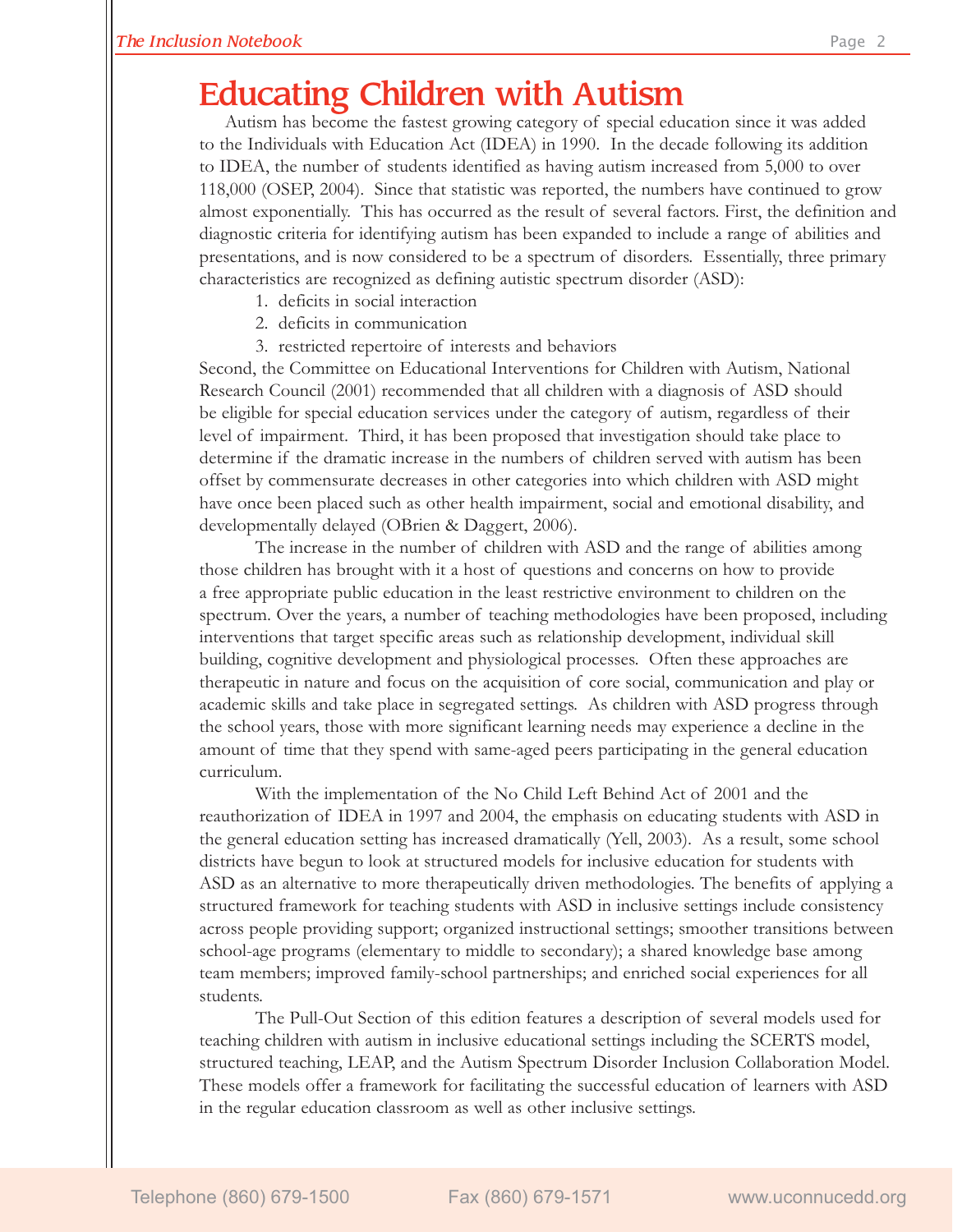## A Tale of Two Students

*Two students were observed in their classrooms; both students have a diagnosis of ASD although they are very different. The students, a 2nd grade girl and a 4th grade boy are members of the regular education classroom and receive support from a special education teacher and related service providers. Here's a glimpse of how they spend their day:*

#### **Maritza**

 When you walk into Mrs. K's second grade classroom you are met with a typical scenario. Mrs. K is seated in a comfortable rocking chair reading a storybook to her to students who are quietly gathered around her, seated on a carpet that defines the boundaries of the meeting space. Most of the students are attending; a few fidget from time to time, shifting their weight or occasionally looking away from Mrs. K, noting that someone has just entered the classroom. One of the students, however, is looking away more than the others and moving a little bit more than the others; her body is turned slightly away from the teacher, and she is holding a book in her hands. She is also not sitting directly on top of the rug, but rather she is sitting on a round rubber disk, about 10" in diameter that has a number on it.

 The student's name is Maritza and she has autism. When Maritza was a toddler, her parents were given the diagnosis; at that time the family was living in New York and as Maritza moved into the realm of public school at the age of 3, all that the school district was willing to offer was to bus Maritza an hour each way to a "special" program for children with autism. Martiza's parents refused to have her segregated; rather than fighting the school district, they moved to Waterford, CT to be near family and to provide Maritza with the opportunity to attend school with typically developing children.

 While Maritza's parents did not realize it at the time, their new school district was busy preparing to improve its ability to educate students with autism. The goal was to adopt a framework called the SCERTS model that would enable the district to not only educate students with autism within the district, but to do it in such a way that students could attend their neighborhood school, and be taught in the regular classroom.

 Marizta has been able to benefi t from the implementation of the SCERTS model to such an extent that she is able to be in the classroom all day, learning alongside her peers, despite her diagnosis of autism. Like many individuals with autism, Maritza does not speak conversationally, she does not engage in age-appropriate social interaction with peers, and she does not have a typical or expanded repertoire of interests for her age. Contrary to what was once considered "typical" for children with autism, Maritza does have a desire to communicate, she does have an interest in her classmates and she does want to participate in a number of activities. Barriers to her achieving these ends, however, lie in the difficulties that Maritza experiences in social communication (SC); emotional regulation (ER) and transactional support (TS). Put them all together and they spell SCERTS, the model that was adopted by the school district.

 What you see when you look at Maritza during story time is the SCERTS model in action. To support her participation, Maritza has specific objectives for the lesson that are based on the SCERTS model. The social communication objective for Maritza is to comment or respond using her own words or a picture symbol by raising her hand to gain her teachers attention, responding when she is acknowledged. The emotional regulation objective is for

#### *Maritza, continued on page aritza, 4*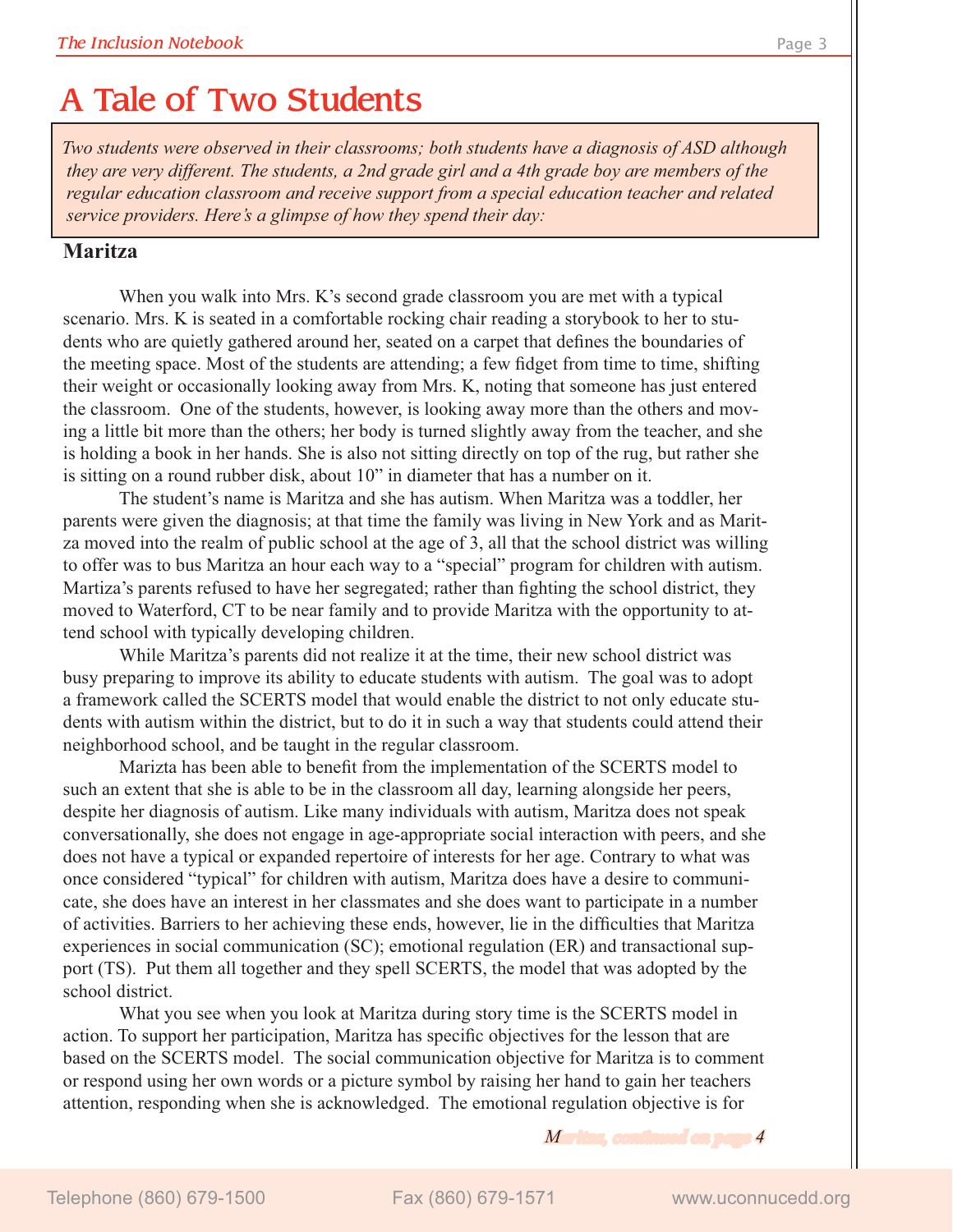#### *Maritza, continued from page 3*

Maritza to sit through the story without invading the space of the other students, fleeing the group, or trying to grab the book away from her teacher (reported to be one of her past "behaviors"). The transactional supports are the "things" or strategies that will be provided to Maritza to achieve her objectives. For participation in this activity her transactional supports consist of relevant communication symbols to use to respond to the story, a rubber disk placed on the carpet to help her understand where to sit, and a book for her to hold to keep her from trying to take Mrs. K's.

 The SCERTS model makes it possible for Maritza to be supported in the classroom while learning at her own pace. Weekly team meetings take place between key personnel, including a special education teacher trained in the SCERTS model; topics/themes for the week are presented, key concepts and vocabulary are identified and pre-taught in Maritza's individualized teaching time and supporting materials are identified and created or obtained by the special education teacher. "Why read a long book when a short one will do" stated Mrs. K, indicating how some of the transactional supports are naturally embedded into the lesson and are of benefit to a number of students who may have difficulty attending or learning new matieral.

 When the story is over, Maritza approaches her teacher and asks for the book; her teacher hands it to her, complimenting her for requesting the book appropriately. Maritza smiles and does an over excited "wiggle" taking the book to her seat; she is joined by a peer who begins looking at it with her asking Maritza to point to things in the picture. The rest of the students have become busy, several of them joining Mrs. K for small group work; others writing in journals; two girls are looking at a book together; fortunately for Maritza there is nothing "special" going on in this classroom.

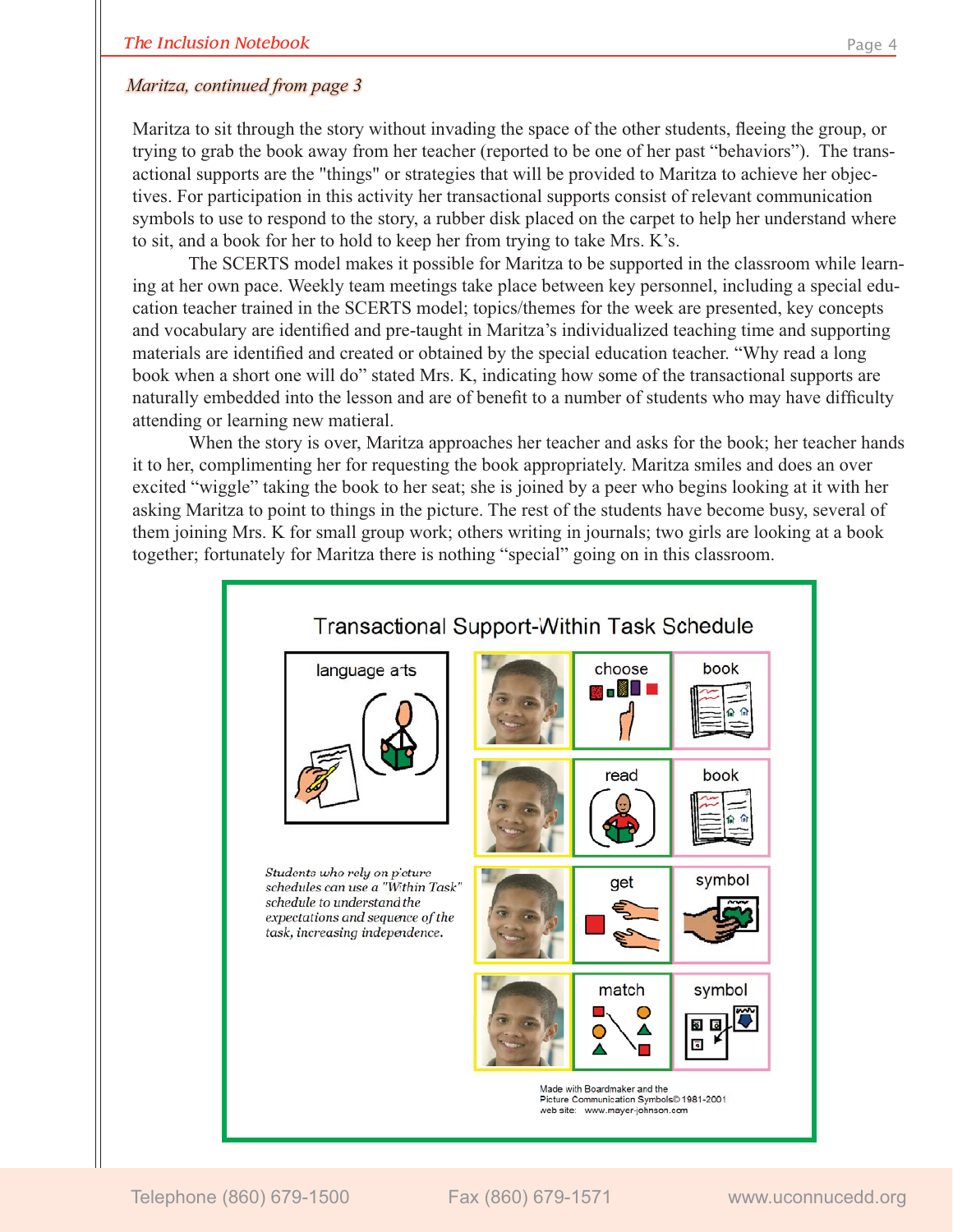## A Tale of Two Students

#### **Seth**

 Seth is a 4th grade student who has also has a diagnosis of ASD. Seth is one of thousands of children in this country who have been diagnosed as having Asperger's syndrome (AS) (see box on page 6). Seth's teachers also use the SCERTS model to include him in the general education curriculum. On this particular day, the class is about to engage in group activities about the concept of elapsed time. For Seth, who speaks conversationally, the social communication (SC) objective is broader than that of a child who does not speak and typically does not change with each activity. The SC objective for Seth is to participate in a group in a cooperative manner, allowing his peers to take turns and contribute to the activity in a fair and equitable way. Seth has difficulty working cooperatively and can become upset when things don't go according to his expectations; flexibility is not something that comes easily to Seth, a common factor associated with AS.

 Seth's emotional regulation (ER) objective is to maintain an appropriate state of arousal throughout the activity from the time the teacher is giving the directions to the time the activity comes to a close. Seth uses predominantly self-regulatory strategies, which are those strategies that are self-initiated and self-directed, as opposed to relying on others to provide support for emotional regulation.

 Seth's transactional supports (TS) consist of a check list that he'll use at the end of the lesson to self-assess his social communication experiences and emotional regulation. There are supports in place for him to discuss any problems that occurred (i.e. social skills group and counseling) and role play/problem solve how things could be done differently in the future. Other transactional supports include a small counting clock for Seth to use to compute the elapsed time, a "bumpy" cushion on his chair to help him remain attentive, and a visual schedule to let him know what to expect across the day. Since Seth can read well, his schedule is presented in words rather than pictures. There are also a host of other visual supports available to all students to help with the assignment including manipulatives and step-by-step written instructions for the kids to refer to.

 Seth's ability to emotionally regulate himself is a key objective of his program, in an effort to help him achieve that, a number of accommodations serve as on-going transactional supports. For example, Seth has difficulty getting through a fire drill. His anxiety over whether or not a fire drill would occur was interfering with his ability to learn in the classroom. An accommodation was written into his IEP requiring him to be told ahead of time when a fire drill would occur. This has worked well and Seth is no longer anxious that the alarm will sound. Other accommodations that serve as transactional supports include telling him ahead of time of when changes will occur in his schedule or when activities that are out of the ordinary will take place. Seth's principal shared an experience where he went in to teach a lesson to the class. He quickly realized that Principalturned-Teacher was not a change that Seth was comfortable with; he also realized that the approach he was going to use to address the class did not match Seth's needs. Subsequently, he met with the team for a problem solving session whereby he was able to adjust his approach to the topic and be more effective in the future.

 Seth also receives on-going instruction in social skills and peer relationship development. Topics include conflict resolution, carrying on a conversation with turn-taking and topic expansion, knowing how to initiate and end a conversation, and reading and interpreting non-verbal cues and information.

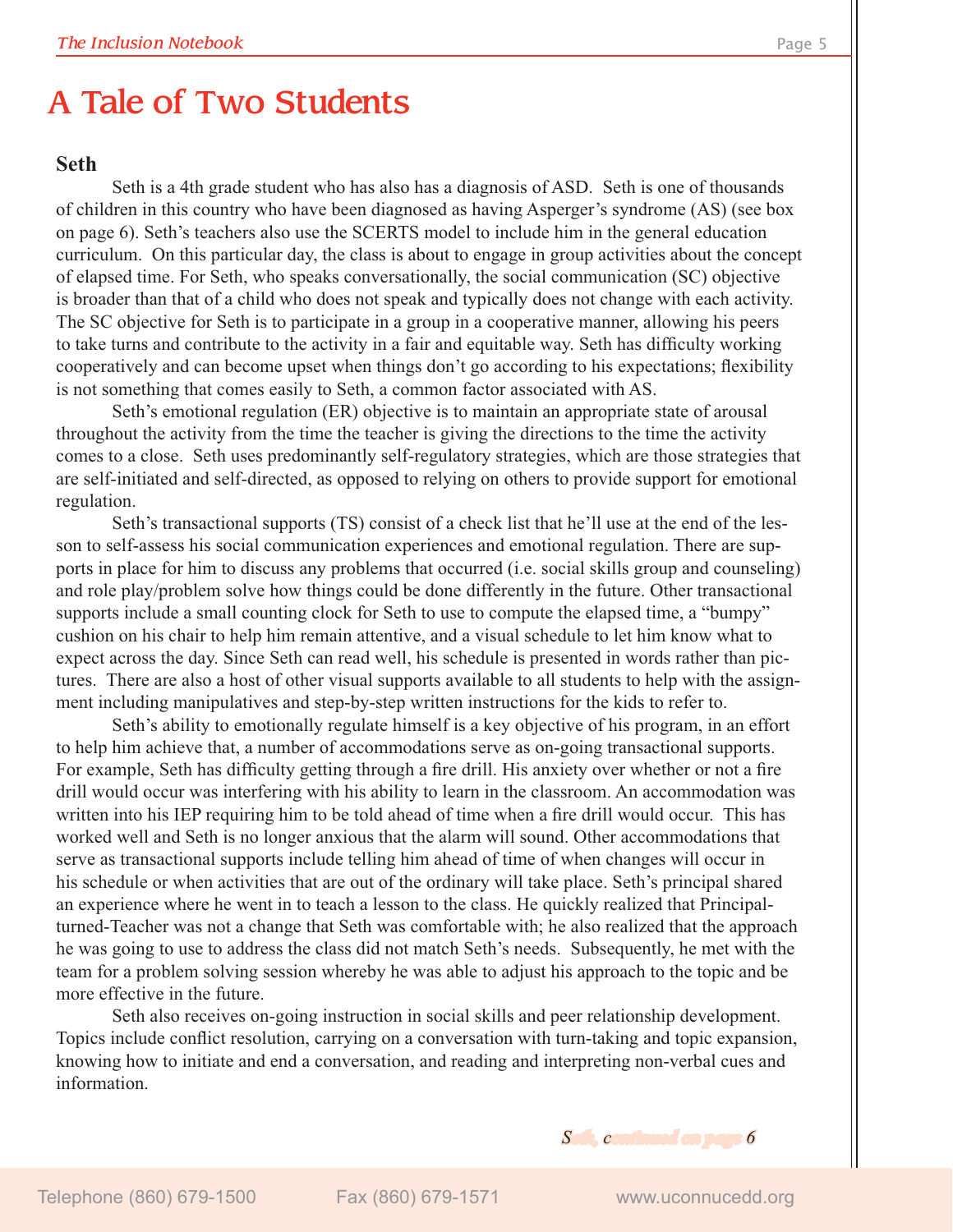#### *Seth, continued from page 5*

Seth is preparing to move to another state with his family. He has benefited from the SCERTS approach across the domains of social communication, emotional regulation and transactional supports. As a result, he is better prepared to face the challenges of transitioning into a new school; hopefully, he can continue to be supported in a manner that enables him to take risks and grow socially and emotionally as well as academically.

## ASPERGER 's SYNDROME

Asperger syndrome (AS) is an autism spectrum disorder (ASD), one of a distinct group of neurological conditions characterized by impairment in language and communication skills, social interactions and a limited or restricted repertoire of interests. Unlike children with a diagnosis of autism, children with AS develop language skills and are usually conversant.

One distinguishing symptom of AS is a child's excessive interest in a single object or topic often to the exclusion of any other, such as lawn equipment, transport vehicles or historic events. Children with AS may focus intently on their topic of interest, often learning minute details that are of little or no interest to others. Similarly, their conversations with others may be repetitive and focus on their topic of interest exclusively. Their "expertise," high level of vocabulary, and formal speech patterns have sometimes earned them the title of "little professors." Other characteristics of AS may include repetitive routines or rituals; peculiarities in speech and language; socially and emotionally inappropriate behavior and the inability to interact successfully with peers; problems with non-verbal communication; others may have clumsy and uncoordinated motor movements.

Many students with AS do not experience academic difficulty in the early years, when the curriculum is predominantly concrete and fact-based. Difficulty often arises later on as the curriculum becomes more inferential and students are required to engage in higher level thinking involving application of abstract reasoning. This is also the time when children start to form independent relationships with peers, based on mutual interests and compatible personalities; children with AS are often isolated because of their poor social skills and narrow interests.